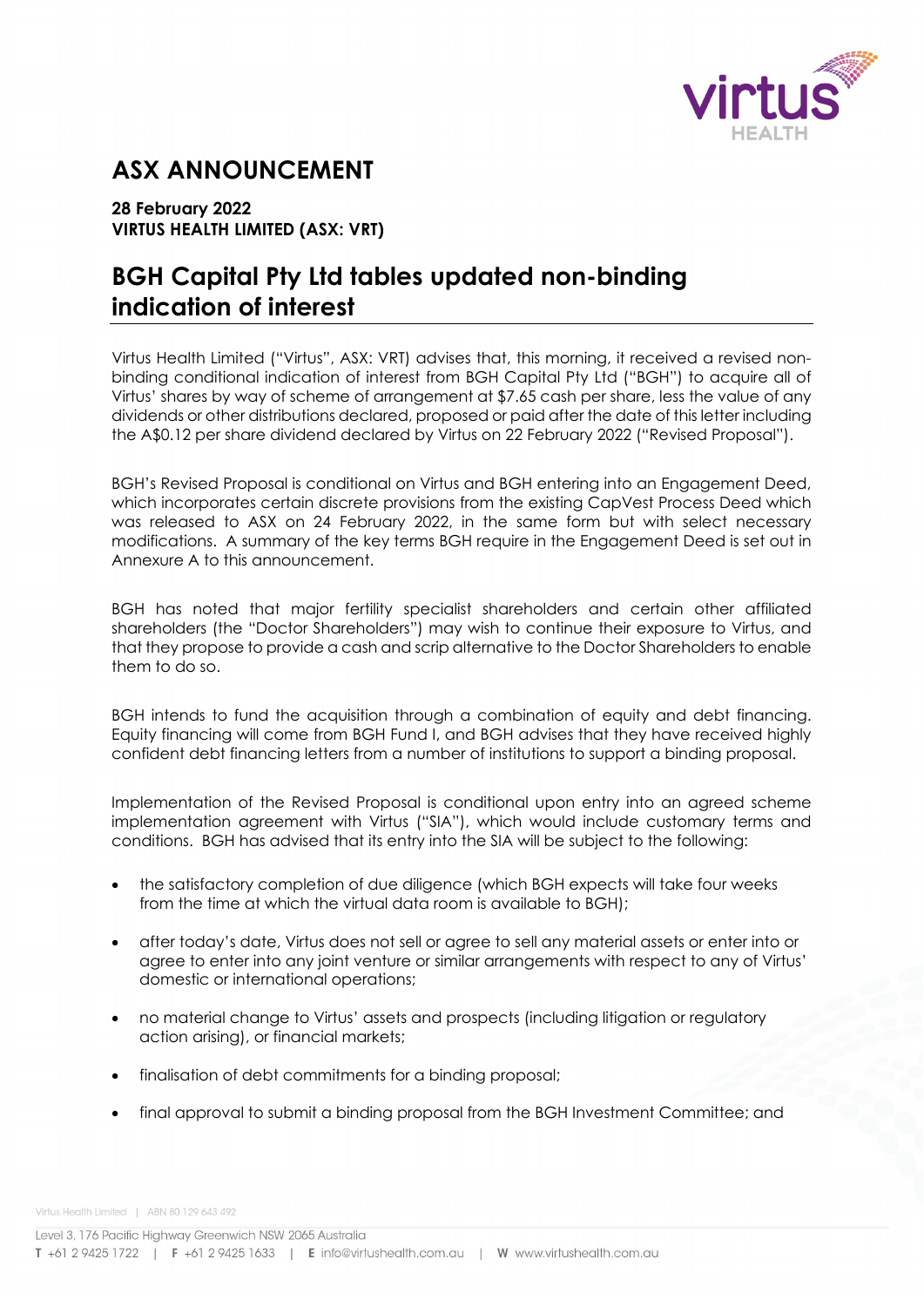

• unanimous recommendation by the Board of Directors of Virtus to vote in favour of the scheme in the absence of a superior proposal and subject to an independent expert concluding that the binding proposal is in the best interests of Virtus shareholders.

BGH has noted that it has already applied for a no objection notice from the Foreign Investment Review Board to acquire 100% of the shares in Virtus and expects to receive this soon and well in advance of any scheme meeting.

BGH has also requested Virtus to release the following authorised statement by BGH:

*"BGH will vote all Virtus shares that it owns or controls at the relevant time against any*  CapVest proposal to acquire Virtus by way of scheme of arrangement, and BGH will *not accept into any takeover offer from CapVest with respect to all Virtus shares that it owns or controls at the relevant time."*

The Board is yet to evaluate the Revised Proposal.

Virtus shareholders do not need to take any action in relation to the Revised Proposal from BGH or the previous proposal from CapVest, and the Board will continue to keep shareholders and the market informed of developments.

This announcement is authorised by the board of directors of the company.

### **-ENDS-**

### **Further information:**

#### **Investor Enquiries: Media Enquiries:**

Matt Prior **Matt Prior** Angela Read CFO, Virtus Health PR and Media Specialist, Virtus Health +61 (0)498 003 973 +61 (0)428 448 719 matthew.prior@virtushealth.com.au angela.read@virtushealth.com.au

#### **About Virtus Health Limited**

Virtus Health Limited (ASX:VRT) brings together leading clinicians, scientists, researchers and support staff to provide exceptional fertility care and related specialised diagnostic and day hospital services. We have a successful medical collaboration, with 128 leading fertility specialists, supported by over 1,300 professional staff.

Virtus Health Limited | ABN 80 129 643 492